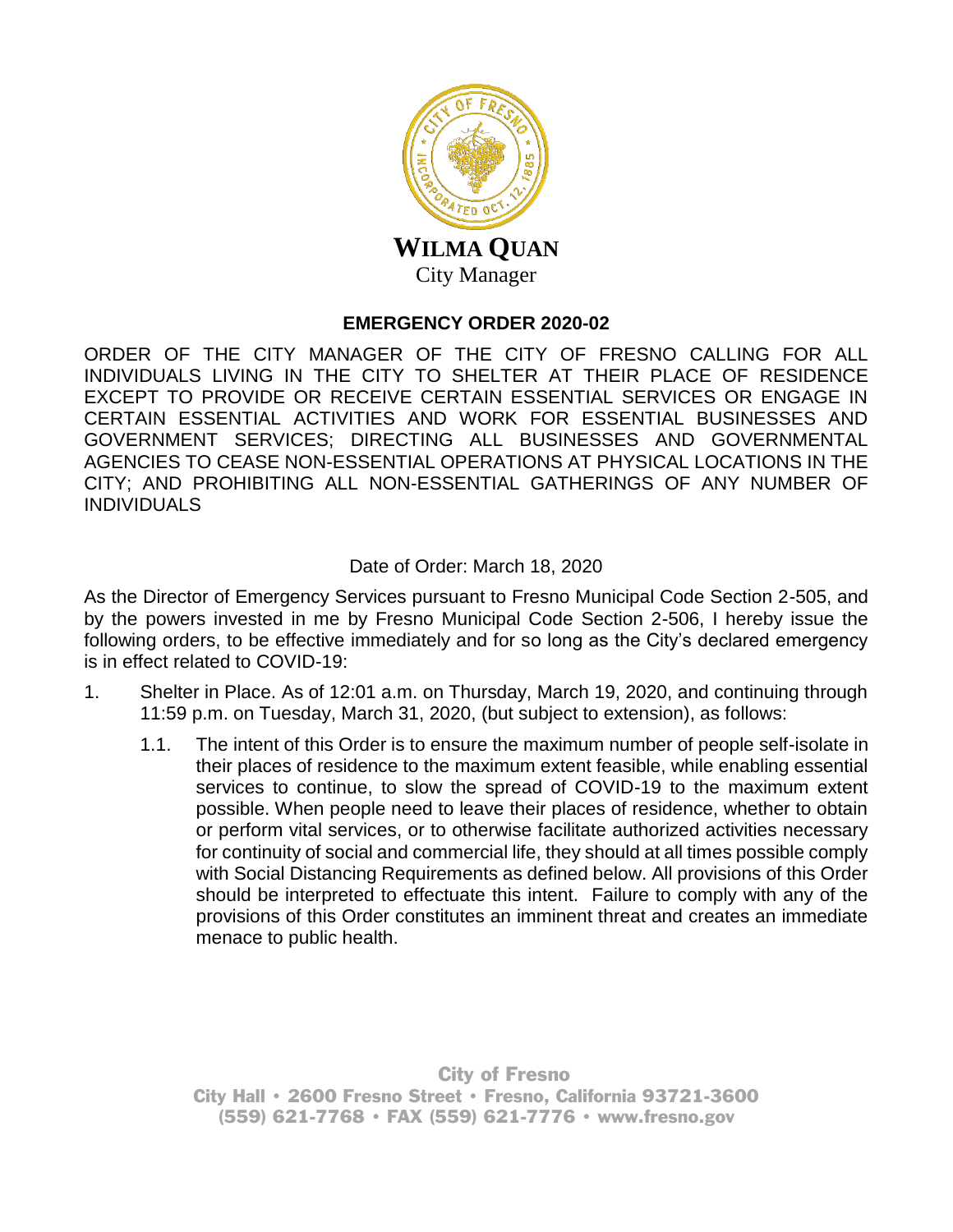Emergency Order 2020-02 Shelter In Place March 18, 2020 Page 2 of 6

- 1.2. All individuals currently residing within the City are called to shelter at their place of residence. To the extent individuals are using shared or outdoor spaces, they must at all times as reasonably possible maintain social distancing of at least six feet from any other person when they are outside their residence. All persons may leave their residences only for Essential Activities, Essential Governmental Functions, or to operate Essential Businesses, all as defined below. Individuals experiencing homelessness are strongly urged to obtain shelter, and governmental and other entities are strongly urged to make such shelter available as soon as possible and to the maximum extent practicable (and to use COVID-19 risk mitigation practices in their operation).
- 1.3. All businesses with a facility in the City, except Essential Businesses as defined below, should cease all activities at facilities located within the City except Minimum Basic Operations, as defined below. For clarity, businesses may also continue operations consisting exclusively of employees or contractors performing activities at their own residences (i.e., working from home). All Essential Businesses are strongly encouraged to remain open. To the greatest extent feasible, Essential Businesses shall comply with Social Distancing Requirements as defined below, including by maintaining six-foot social distancing for both employees and members of the public, including, but not limited to, when any customers are standing in line.
- 1.4. All public and private gatherings of any number of people occurring outside a single household or living unit shall be avoided, except for the limited purposes as expressly permitted in herein. Nothing in this Order prohibits the gathering of members of a household or living unit.
- 1.5. Definitions and Exemptions.
	- 1.5.1. For purposes of this Order, individuals may leave their residence only to perform any of the following "Essential Activities." But people at high risk of severe illness from COVID-19 as defined by the CDC and people who are sick are urged to stay in their residence to the extent possible except as necessary to seek medical care.
	- 1.5.2. To engage in activities or perform tasks essential to their health and safety, or to the health and safety of their family or household members (including, but not limited to, pets), such as, by way of example only and without limitation, obtaining medical supplies or medication, visiting a health care professional, or obtaining supplies they need to work from home.
	- 1.5.3. To obtain necessary services or supplies for themselves and their family or household members, or to deliver those services or supplies to others, such as, by way of example only and without limitation, canned food, dry goods, fresh fruits and vegetables, pet supply, fresh meats, fish, and poultry, and any other household consumer products, and products necessary to maintain the safety, sanitation, and essential operation of residences.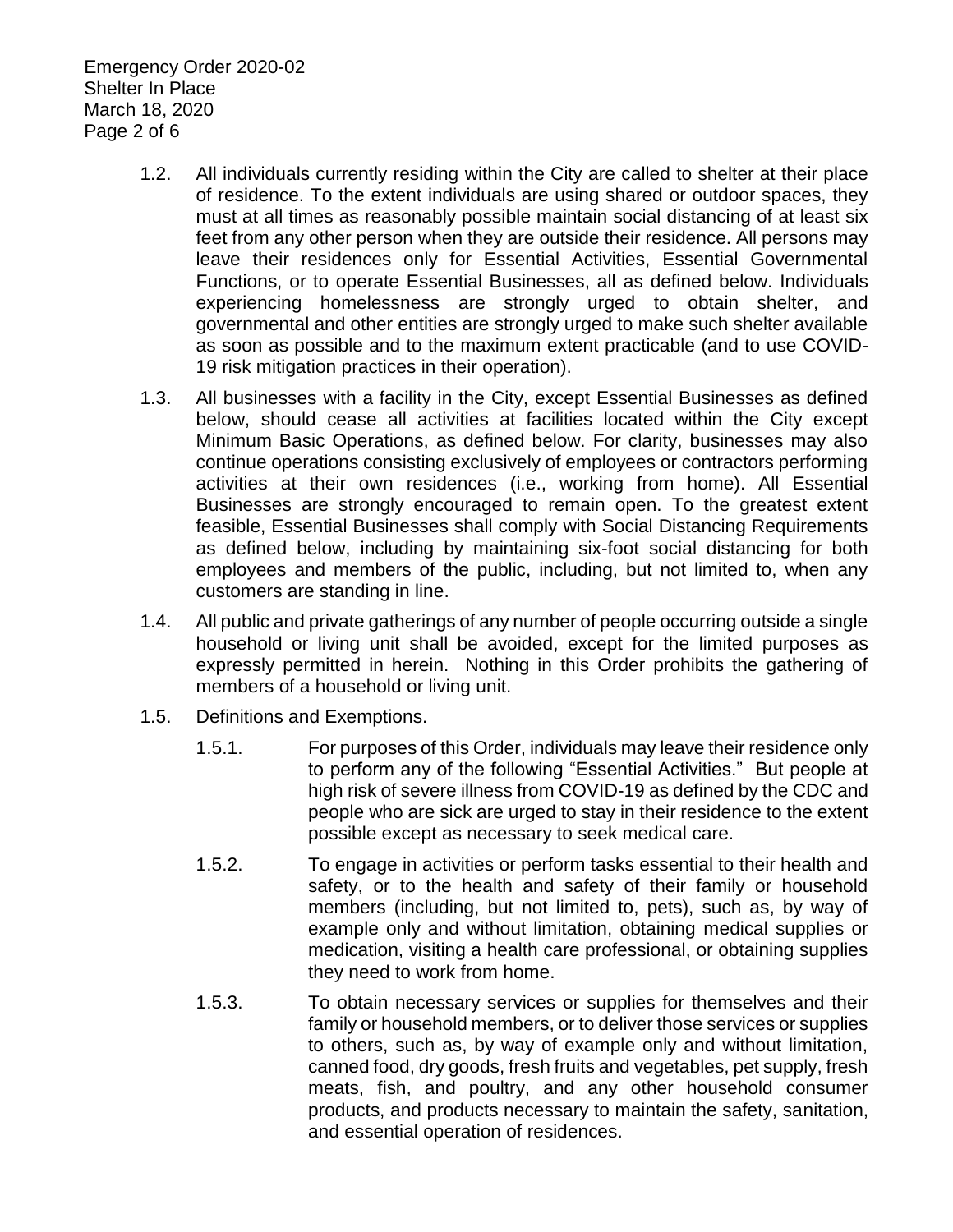- 1.5.4. To engage in outdoor activity, provided the individuals comply with Social Distancing Requirements as defined in this Section, such as, by way of example and without limitation, walking, hiking, or running.
- 1.5.5. To perform work providing essential products and services at an Essential Business or to otherwise carry out activities specifically permitted in this Order, including Minimum Basic Operations.
- 1.5.6. To care for a family member or pet in another household.
- 1.5.7. For purposes of this Order, individuals may leave their residence to work for or obtain services at any "Healthcare Operation" including hospitals, clinics, dentists, pharmacies, pharmaceutical and biotechnology companies, other healthcare facilities, healthcare suppliers, home healthcare services providers, mental health providers, or any related and/or ancillary healthcare services. "Healthcare Operation" also includes veterinary care and all healthcare services provided to animals. This exemption shall be construed broadly to avoid any impacts to the delivery of healthcare, broadly defined. "Healthcare Operation" does not include fitness and exercise gyms and similar facilities.
- 1.5.8. For purposes of this Order, individuals may leave their residence to provide any services or perform any work necessary to the operations and maintenance of "Essential Infrastructure," including, but not limited to, public works construction, construction of housing (in particular affordable housing or housing for individuals experiencing homelessness), airport operations, water, sewer, gas, electrical, oil refining, roads and highways, public transportation, solid waste collection and removal, internet, and telecommunications systems (including the provision of essential global, national, and local infrastructure for computing services, business infrastructure, communications, and web-based services), provided that they carry out those services or that work in compliance with Social Distancing Requirements as defined this Section, to the extent possible.
- 1.5.9. For purposes of this Order, all first responders, emergency management personnel, emergency dispatchers, court personnel, and law enforcement personnel, and others working for or to support Essential Businesses are categorically exempt from this Order. Further, nothing in this Order shall prohibit any individual from performing or accessing "Essential Governmental Functions." Essential Government Functions means all services needed to ensure the continuing operation of the government agencies and provide for the health, safety and welfare of the public. All Essential Governmental Functions shall be performed in compliance with Social Distancing Requirements as defined this Section, to the extent possible.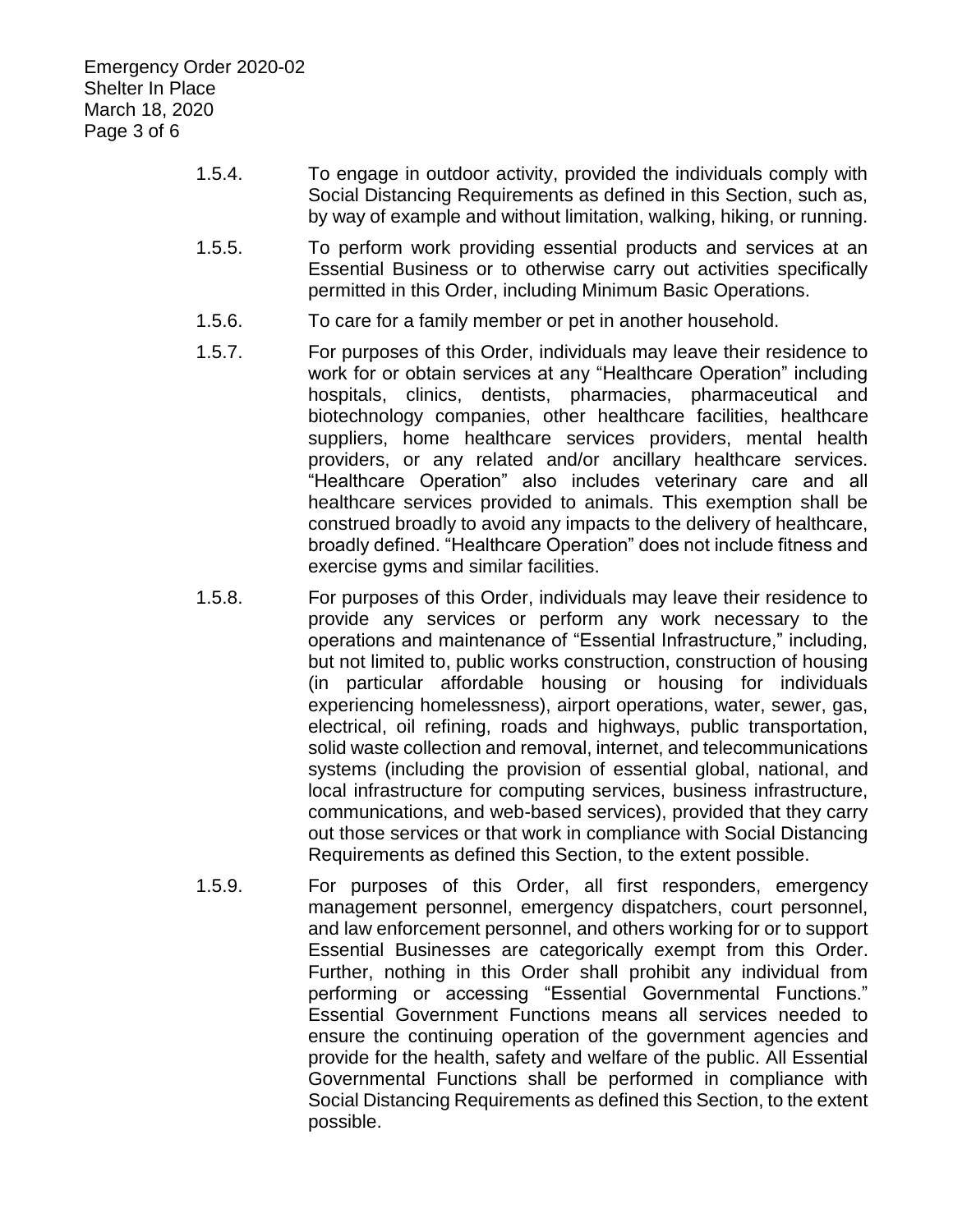- 1.6.10 For the purposes of this Order, covered businesses include any forprofit, non-profit, or educational entities, regardless of the nature of the service, the function they perform, or its corporate or entity structure.
- 1.6. For the purposes of this Order, "Essential Businesses" means:
	- 1.6.1. Healthcare Operations and Essential Infrastructure;
	- 1.6.2. Grocery stores, certified farmers' markets, farm and produce stands, supermarkets, food banks, convenience stores, and other establishments engaged in the retail sale of canned food, dry goods, fresh fruits and vegetables, pet supply, fresh meats, fish, and poultry, and any other household consumer products (such as cleaning and personal care products). This includes stores that sell groceries and also sell other non-grocery products, and products necessary to maintaining the safety, sanitation, and essential operation of residences;
	- 1.6.3. Food cultivation, including farming, livestock, and fishing;
	- 1.6.4. Businesses that provide food, shelter, and social services, and other necessities of life for economically disadvantaged or otherwise needy individuals;
	- 1.6.5. Newspapers, television, radio, and other media services;
	- 1.6.6. Gas stations and auto-supply, auto-repair, and related facilities;
	- 1.6.7. Banks and related financial institutions;
	- 1.6.8. Hardware stores;
	- 1.6.9. Plumbers, electricians, exterminators, and other service providers who provide services that are necessary to maintaining the safety, sanitation, and essential operation of residences, Essential Activities, and Essential Businesses;
	- 1.6.10. Businesses providing mailing and shipping services, including post office boxes;
	- 1.6.11. Educational institutions—including public and private K-12 schools, colleges, and universities—for purposes of facilitating distance learning or performing essential functions, provided that social distancing of six-feet per person is maintained to the greatest extent possible;
	- 1.6.12. Laundromats, dry cleaners, and laundry service providers;
	- 1.6.13. Restaurants and other facilities that prepare and serve food, but only for delivery or carry out. Schools and other entities that typically provide free food services to students or members of the public may continue to do so under this Order on the condition that the food is provided to students or members of the public on a pick-up and takeaway basis only. Schools and other entities that provide food services under this exemption shall not permit the food to be eaten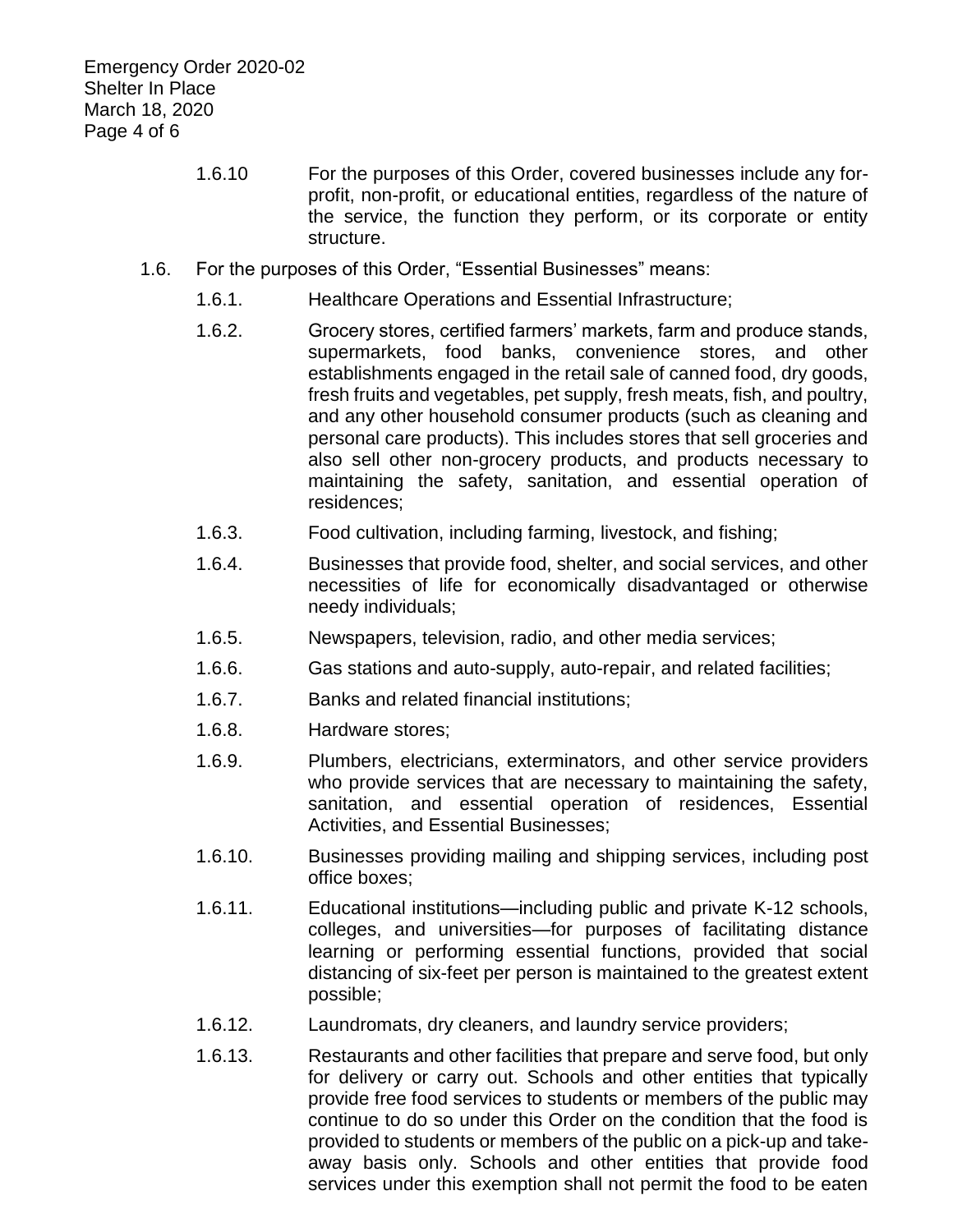Emergency Order 2020-02 Shelter In Place March 18, 2020 Page 5 of 6

> at the site where it is provided, or at any other gathering site, with the exception of hospital cafeterias, which may allow for food to be eaten on site;

- 1.6.14. Businesses that supply products needed for people to work from home;
- 1.6.15. Businesses that supply other essential businesses with the support or supplies necessary to operate, including, but not limited to, waste disposal, recycling and electronics recycling;
- 1.6.16. Businesses that ship or deliver groceries, food, goods or services directly to residences;
- 1.6.17. Airlines, taxis, and other private transportation providers providing transportation services necessary for Essential Activities and other purposes expressly authorized in this Order;
- 1.6.18. Home-based care for seniors, adults, or children;
- 1.6.19. Residential facilities and shelters for seniors, adults, and children;
- 1.6.20. Professional services, such as legal or accounting services, when necessary to assist in compliance with legally mandated activities;
- 1.6.21. Childcare facilities providing services that enable employees exempted in this Order to work as permitted. To the extent possible, childcare facilities must operate under the following mandatory conditions:
	- 1.6.21.1. Childcare must be carried out in stable groups of 10 or fewer ("stable" means that the same 10 or fewer children are in the same group each day).
	- 1.6.21.2. Children shall not change from one group to another.
	- 1.6.21.3. If more than one group of children is cared for at one facility, each group shall be in a separate room. Groups shall not mix with each other.
	- 1.6.21.4. Childcare providers shall remain solely with one group of children.
- 1.7. For the purposes of this Order, "Minimum Basic Operations" include the following, provided that employees comply with Social Distancing Requirements as defined this Section, to the extent possible, while carrying out such operations:
	- 1.7.1. The minimum necessary activities to maintain the value of the business's inventory, ensure security, process payroll and employee benefits, or for related functions.
	- 1.7.2. The minimum necessary activities to facilitate employees of the business being able to continue to work remotely from their residences.
- 1.8. For purposes of this order, residences include hotels, motels, shared rental units, and similar facilities.